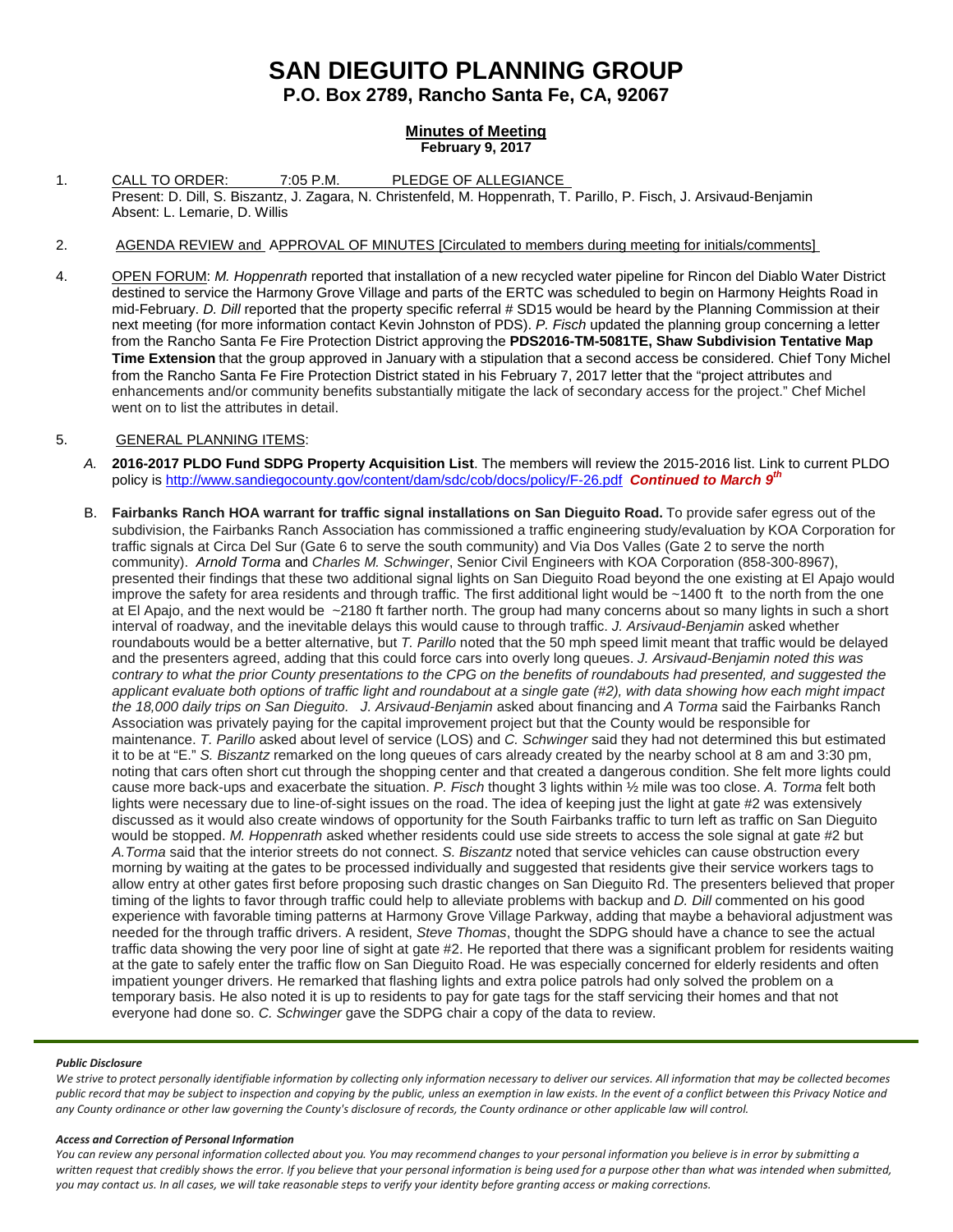# 6. MAJOR PROJECTS AND LAND USE ITEMS:

- A. **PDS2016-STP-16-014, APN 267-210-02-00.** Luukkonen Residence Site Plan Major Use Permit. 2 story single family residence with 4-car garage. Establish setbacks for Lot #296, The Crosby Estates, Top 'O' Morning Way, Owner: Mattias and Lena Luukkonen, [858-432-1374;](tel:858-432-1374) Applicant's Representative: Scott Gruns[t,858-756-3553;](tel:858-756-3553) PDS Planner: Gregory Mattson, [858-694-2249;](tel:858-694-2249) SDPG Member: Joe Zagara, [858-756-4211.](tel:858-756-4211) *Continued to March 9th*
- *B.* **PDS2016-TPM-21243, APN 265-260-20-00**. Tentative parcel map proposal to split existing 9.32 acre lot into 2 lots. Existing property contains ~13,000 sf main house and ~2,100 sf guest house. Application would provide a 2.86 acre lot with grading and utilities to create buildable pad near existing guest house. 18181 Via Roswitha, Rancho Santa Fe. Owner: Thomas Powell; Applicant's representative: Matt De Vincenzo, 858-597-2001; PDS Planner: Don Kraft, 858-694-3856; SDPG member: Tim Parillo[, 415-238-6961.](tel:415-238-6961) *Continued to March 9th*
- C. **PDS2017-AD-17-001, Best Residence Administrative Permit.** Located at 320 Flores de Oro, RSF, APN 265-422- 11-00. Proposed 1,198 sq. ft. 2-bedroom, 2-bath accessory dwelling unit with a 480 sq. ft. basement and two new parking spaces. Applicant Contact: Drew Hubbell, [619-231-0046;](tel:(619)%20231-0046) County PDS Planner: Michelle Chan, [858-495-](tel:(858)%20495-5428) [5428;](tel:(858)%20495-5428) SDPG member: Laurel Lemarie, [858-756-2835.](tel:(858)%20756-2835) *Continued to March 9th*
- D. **PDS2017-AD-17-002, Flatley 2nd Dwelling Unit Basement Administrative Permit.** Location: 5456 Vista de Fortuna, RSF, CA; APN 265-110-28-00. Request to construct a below grade 968 sq. ft. basement for mechanical and storage needs directly under a 827 sq. ft. second dwelling unit. Owner: Jay Flatley, [\(858\) 202-4501;](tel:(858)%20202-4501) Applicant Contact: Tim Seaman, [\(619\) 993-8846;](tel:(619)%20993-8846) County Planner: Sean Oberbauer, [\(858\) 495-5747;](tel:(858)%20495-5747) SDPG Member: Tim Parillo, [415-238-6961.](tel:(858)%20756-2835) *Continued to March 9th*
- E. **PDS2017-STP-17-002 Artesian Lot 44 Site Plan D2 Designator.** Location: Artesian Road at Santa Fe Knolls, APN 269-100-44-00. Proposed single story residence with 4-car detached garage with attached guest living quarters, pool and detached pool bath. Owner: Dykmans Family Trust, [\(619\) 977-4096;](tel:(619)%20977-4096) Project Contact: Kim Kindel, [\(760\) 420-](tel:(760)%20420-8485) [8485;](tel:(760)%20420-8485) County Planner: Michelle Chan, [\(858\) 495-5428,](tel:(858)%20495-5428) SDPG member: Phil Fisch, [\(858\) 592-6758.](tel:(858)%20592-6758) *Continued to March 9th*
- F. **PDS2016-STP-16-025 Crosby Lot 323 Site Plan Permit**. Located within the Santa Fe Valley Specific Plan at 16582 Road to Rio, APN: 267-210-29. Project has a V setback and D1 Site Plan Permit to construct a 2-story, single-family home with attached 3-car garage, pool and landscaping. Owner: Kelly Doan, [619-889-3300;](tel:(619)%20889-3300) Applicant: Mark Radford Architects[,760-432-0348;](tel:(760)%20432-0348) PDS Planner: Morgan Norville, [858-495-5329;](tel:(858)%20495-5329) SDPG member: Nicholas Christenfeld, [760-](tel:(760)%20741-1953) [741-1953.](tel:(760)%20741-1953) *Mark Radford* gave a brief presentation explaining that the project conformed to all regulations. **Motion:** By J. Arsivaud-Benjamin, **second** by T. Parillo, to approve as presented. **Vote:**  $\alpha yes = 8$  nos = 0  $\alpha$  abstain = 0  $\alpha$  absent/vacant = 5
- G. **PDS2017-STP-17-004 Clark Residence Site Plan Permit.** Single family residence restricted to a 1/4 acre of development due to a D-2 Designator. Located at Avenida de Pompei and Artesian Road in Santa Fe Valley, APN: 269-100-48 Owner: David Clark, [\(619\) 818-0677;](tel:(619)%20818-0677) Applicant Representative: dk Greene Consulting, [\(760\) 310-9408;](tel:(760)%20310-9408) County Planner: Lori Radcliffe-Meyers, [\(858\) 495-5340;](tel:(858)%20495-5340) SDPG Member: Phil Fisch, [\(858\) 592-6758.](tel:(858)%20592-6758) *Continued to March 9th*

# 7. ADMINISTRATIVE MATTERS:

- **A.** Community Reports<br>**B.** Consideration and compared
- **B.** Consideration and comments on circulation mail **C.** Future agenda items and planning: *P. Fisch* aske
- **C.** Future agenda items and planning: *P. Fisch* asked when the group number reduction would take effect; what about D2 designators, and who needs online ethics training. *D. Dill* said BoS needs to approve new group size on next consent calendar, recommended checking with PDS for D2, and will check into who needs ethics training.
- **D.** Prospective & returning Planning Group Members: *D. Dill* noted *Steve Thomas* is considering joining the SDPG.
- **E.** Supply orders and reimbursement of expenses

Adjourned: 8:35 pm.

## *Public Disclosure*

*We strive to protect personally identifiable information by collecting only information necessary to deliver our services. All information that may be collected becomes public record that may be subject to inspection and copying by the public, unless an exemption in law exists. In the event of a conflict between this Privacy Notice and any County ordinance or other law governing the County's disclosure of records, the County ordinance or other applicable law will control.*

#### *Access and Correction of Personal Information*

*You can review any personal information collected about you. You may recommend changes to your personal information you believe is in error by submitting a written request that credibly shows the error. If you believe that your personal information is being used for a purpose other than what was intended when submitted, you may contact us. In all cases, we will take reasonable steps to verify your identity before granting access or making corrections.*